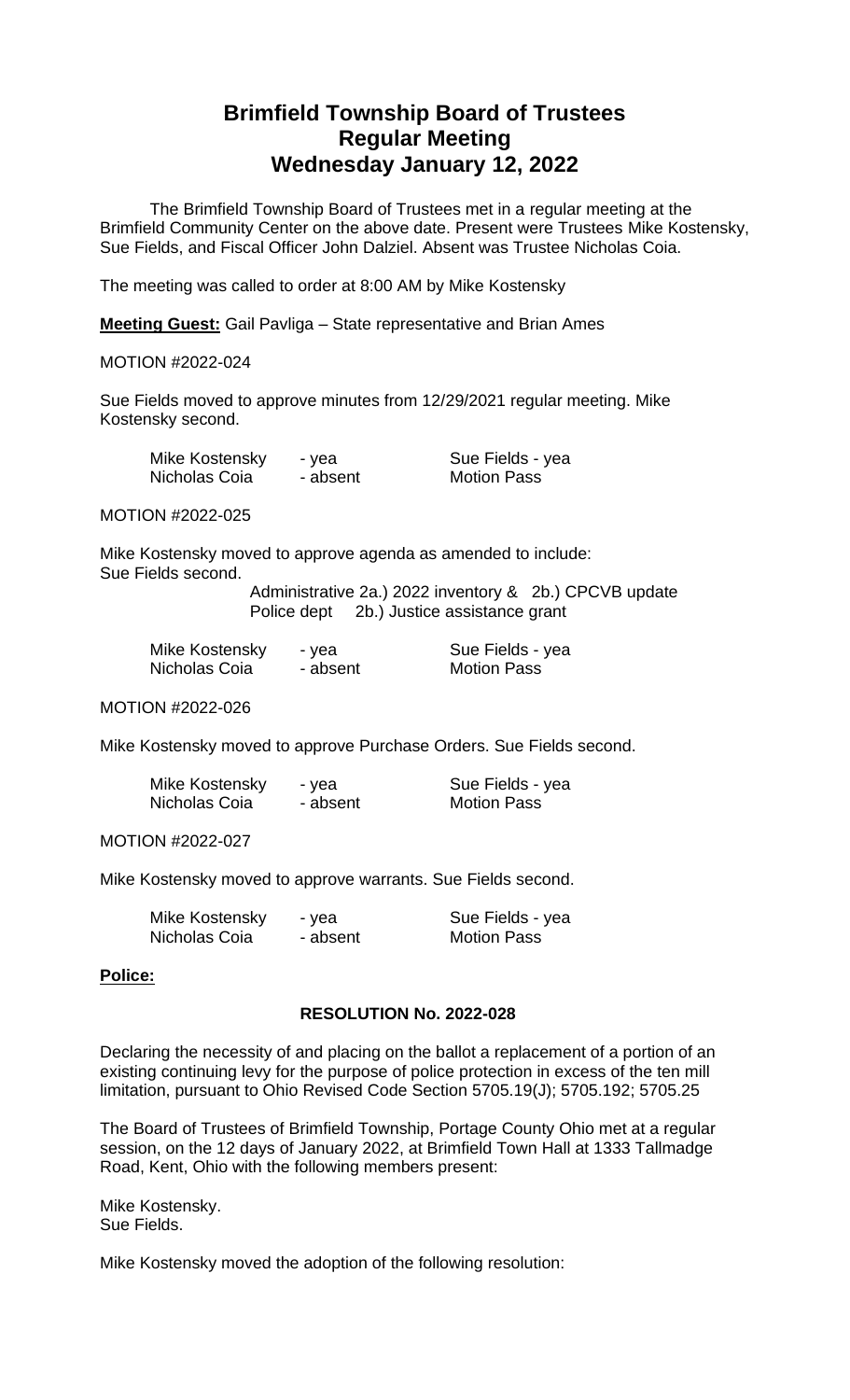Whereas, Brimfield Township currently has in effect a 2.70 mills levy for a continuing period of time for the benefit of Brimfield Township Police Department for the purpose of police protection more fully set forth in RC 5705.19(J), which was before the electorate in 2006 as a continuing levy, and a replacement of that continuing tax levy requires a vote of the people pursuant to R.C. 5705.19(J), R.C. 5705.192 and R.C. 5705.25.

Whereas, the amount of taxes that may be raised within the ten mill limitation will be insufficient to provide an adequate amount for the necessary requirements of Brimfield Township, Portage County, Ohio; and

Whereas, a resolution declaring the necessity of levying a tax under ORC 5705.19(J) outside the ten mill limitation must be passed and certified to the county auditor of Portage County in order to permit the board of trustees to consider the levy of such tax, and must request that the county auditor certify to the board of trustees the total current tax valuation of Brimfield Township and the dollar amount that would be generated by 3.02 mills for the replacement of the existing tax levy.

Whereas, R.C. 5705.192(B) provides "[t]he taxing authority may propose to replace the existing levy in its entirety at the rate at which it is authorized to be levied; may propose to replace a portion of the existing levy at a lesser rate; or may propose to replace the existing levy in its entirety and increase the rate at which it is levied."

Now Therefore Be It Resolved, by the Brimfield Township Board of Trustees, Portage County,

Ohio, with at least two-thirds of all members elected thereto concurring, that it is necessary to levy a replacement of a portion of an existing levy as follows:

A replacement of a 2.7 mills existing levy, for a replacement levy of 3.02 mills which is an increase of .32 mills, to constitute a tax for the benefit of Brimfield Township under R.C. 5705.19(J) for the purpose of providing and maintaining motor vehicles, communications, other equipment, buildings, and sites for such buildings used directly in the operation of a police department, for the payment of salaries of permanent or part-time police, communications, or administrative personnel to operate the same, including the payment of any employer contributions required for such personnel under section 145.48 or 742.33 of the Revised Code, for the payment of the costs incurred by townships as a result of contracts made with other political subdivisions in order to obtain police protection, for the provision of ambulance or emergency medical services operated by a police department, or for the payment of other related costs at a rate not exceeding 3.02 mills for each one dollar of valuation, which amounts to \$0.302 for each one hundred dollars in valuation for a continuing period of time, and; be it further

Resolved, that the question of such tax levy shall be submitted to the electors of Brimfield Township in its entirety at the election to be held therein on May 3, 2022; and be it further

Resolved, that the fiscal officer is hereby directed to certify a copy of the resolution to the county auditor and board of elections, Portage County, Ohio. The board of trustees hereby requests that the county auditor certify to this board of trustees the total current tax valuation of Brimfield Township and the dollar amount of revenue that would be generated by the tax levy if approved by the electors.

Resolved, that the Board of Trustees finds and determines that all formal actions of this Board concerning and related to the adoption of this Resolution were taken in an open meeting of this Board and that all deliberations of this Board that resulted in those formal actions were in meetings open to the public in compliance with the law including Section 121.22 of the Ohio Revised Code.

Sue Fields seconded the motion and the roll being called on the question of its adoption.

The vote was as follows: